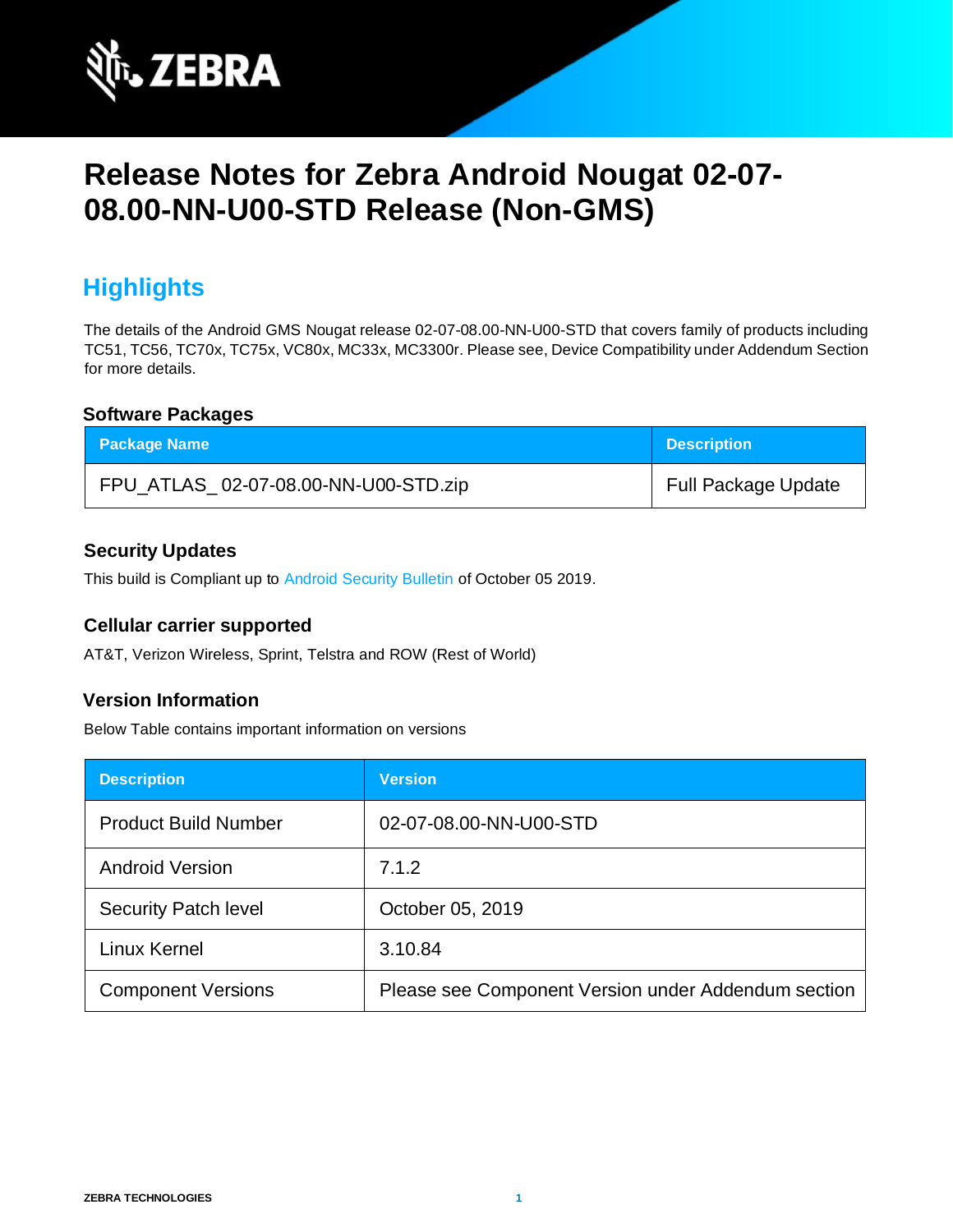

### **New Features**

- ‒ Added support for Tianma display panel (tm046jdhg06) for TC70x/TC75x devices including downgrade protection. This image is backward compatible with existing Innolux display.
- ‒ Added RS5100 Firefly scanner support.
- Added CM36686 sensor support including downgrade protection.
- Added support for Common Transport Layer (CTL).

### **Resolved Issues**

- SPR38642 Resolved an issue wherein the device reboots when scanning QR Code.
- SPR38575 Resolved an issue wherein enabling US Planet decoder with parameters as Report Check Digit was not working.
- ‒ SPR38335 Resolved an intermittent issue wherein incorrect barcode data was being decoded.
- SPR37841 Resolved an issue wherein device fails to receive the buffered packets for a short time.
- ‒ SPR37982 Updated Bluetooth firmware
- SPR37434 Resolved an issue wherein changing the WiFi configuration via StageNow resulted in high CPU utilization.
- SPR37481 Resolved an intermittent issue wherein CODE128 barcode was incorrectly being decoded.
- SPR38266 Resolved an issue wherein intermittently VoIP call volume and quality was distorted.
- ‒ SPR38148 Resolved an issue wherein data roaming was not getting enabled via StageNow.
- SPR38418 Resolved an issue wherein pressing and holding right scan trigger while in SIMULSCAN resulted in continuous scanning.
- ‒ SPR38483 Resolved an issue wherein data transfer with certain Bluetooth printers are delayed.
- SPR38426 Resolved an issue wherein setting proxy via stagenow used to fail if the bypass proxy field is empty.
- ‒ SPR37353 Resolved an issue wherein Emoji button on EKB was not working.
- SPR38694 Resolved an issue wherein user couldn't open Settings App while in EHS Admin mode on LG20.
- ‒ SPR38730 Resolved an issue wherein Rxlogger required a reboot to apply config changes.
- ‒ SPR38704 Resolved an issue wherein battery health was being reported as "Unknown" on LG20.
- ‒ SPR39212 Resolved an issue where Device was unable to Re-Pair with Zq520.
- SPR38737 Restricted the accessing of Imager as a Camera ID since "Imager As Camera" is not supported".
- SPR39435 Updated the firmware for fixing kr00k vulnerability issue seen with Broadcom wifi chipsets.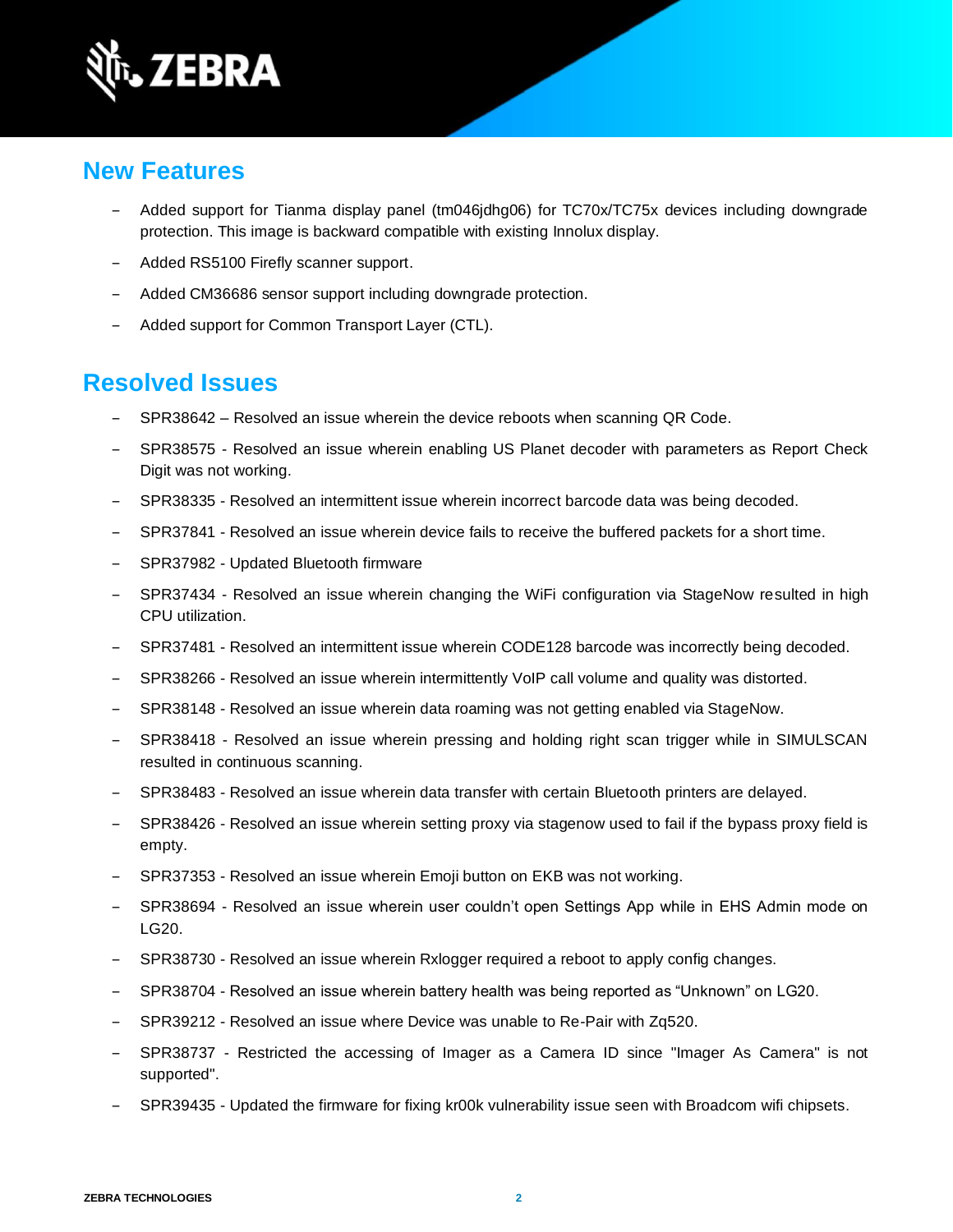

### **Known Issues:**

- 1. Downgrading to an older BSP requires an Enterprise or Factory Reset.
- 2. "Zebra Data Service has stopped" and "Oeminfo has stopped" pop-up has been observed while upgrading from latest Nougat BSP (02-07-08.00-NG-U00-STD) to Oreo BSP (02-13-15).

## **Installation Requirements**

- ADB installed on the PC (including adb drivers)
- USB debugging turned ON (from Developer options)
- Download both Full Package and Reset Packages (Optional)

## **Installation Instructions**

#### **FPU software update procedure**

The installation instructions assume you have ADB installed on user PC (the adb drivers etc..) and user device has developer options enabled and USB debugging ON. Instructions on HOW TO enable ADB is also captured in the user guide.

- 1. Connect the device to the PC using the USB data cable or through the cradle.
- 2. User may need to pull down the top menu and if you see "USB for charging", touch it and then change it to "File transfers".
- 3. Open Command Prompt, run *"adb devices"* and check if you can see the device's serial number… If yes, proceed… if not, user will need to get the PC set up with the proper drivers or install an External SD Card or USB stick.
- 4. User may also get a pop up on your PC (Win 7) that user will be connected as a Portable Media Player… this can be ignored.

#### ❖ **Download Image**

- ‒ FPU\_ATLAS\_02-07-08.00-NN-U00-STD.zip listed above in content section
- 5. Entering Recovery Mode
	- ‒ Choice 1: In Command Prompt, type *"adb reboot recovery"* and click enter.
	- ‒ Choice 2:
		- TC51, TC56, TC70x and TC75x: Reset and hold PTT key
		- VC80x: Reboot the VC80x using the power button menu and when the screen goes black, hold the Power and + buttons
		- MC33x/MC3300r: Reboot the device while holding the Pistol Grip Trigger **(GUN Device)** or the Right Scan Trigger **(BRICK Device)**
		- When Zebra Technologies logo appears on the screen release the PTT Key/Buttons/Trigger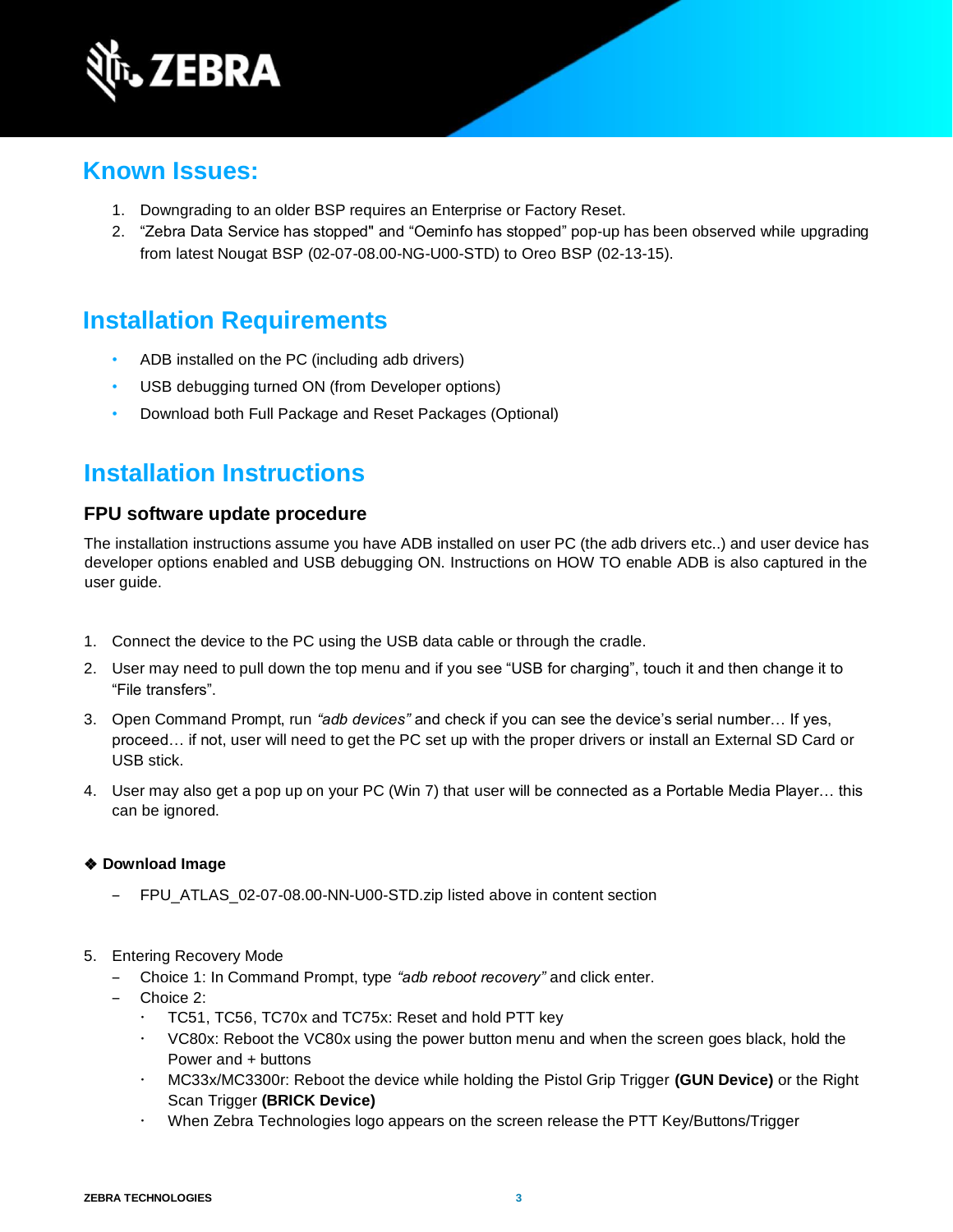

- 6. User device will reboot and put user on the Android Recovery screen.
- 7. If applying update via sideload Method
	- ‒ Use the Volume + and or Up and Down button to highlight, "Apply update from ADB" and press the Power key or Enter key to select it for applying OS upgrade package
- 8. if applying update via External SD card or USB stick
	- ‒ Use the Volume + and or Up and Down button to highlight "Apply update from SD card" and press the Power Key or Enter key to select it
	- ‒ Use the Volume + and or Up and Down button to highlight package FPU\_ATLAS\_02-07-08.00-NN-U00- STD.zip and press the Power or Enter key to select it.
	- ‒ Go to Step 10 once above steps are completed
- 9. With Command Prompt open in the Host machine, type *"adb sideload"* command and add a space and then drag and drop the FPU\_ATLAS\_02-07-08.00-NN-U00-STD.zip file on to it and click enter.
	- ‒ User PC screen will show files being installed and a little blue horizontal progress bar on user device will show status… and after about 6~ minutes (could be 10+ minutes if installing GMS) it should be done and user should be back at the Android Recovery screen.
- 10. *"Reboot system now"* is highlighted. Press the Power Key to Reboot.
- 11. At the Home Screen, user need to verify that the BSP upgrade took place and set the Date & Time.
	- ‒ Go to "Settings" and scroll down to "About phone" and look at the "Build number". It should start with **"02- 07-08.00-NN-U00-STD"**. Now you are on the correct BSP.
- 12. Now user is all set to use Zebra Device.

#### **NOTE:**

- ➢ **TC70x/TC75x Tianma display devices, TC70x/TC75x CM36686 proximity sensor devices are not allowed to downgrade to any of the older BSPs.**
- To identify the display type on TC70x/TC75x devices user can check the 'ro.config.device.display' property using adb getprop command.
	- $\circ$  For TC70x/TC75x Innolux device [ro.config.device.display] = 0
	- $\circ$  For TC70x/TC75x Tianma device [ro.config.device.display] = 512
- To identify the proximity sensor type on TC70x/TC75x devices user can check the 'ro.config.device.proximity' using adb getprop command.
	- $\circ$  For TC70x/TC75x [TMG39933](http://157.235.208.175:8080/source/s?refs=PROX_AMS_TMG39933&project=8956O-PR) proximity sensor [ro.config.device.proximity] = [32]
	- $\circ$  For TC70x/TC75x CM36686 proximity sensor [ro.config.device.proximity] = [64]

## **Addendum**

#### **Device Compatibility**

This software release has been approved for use on the following devices.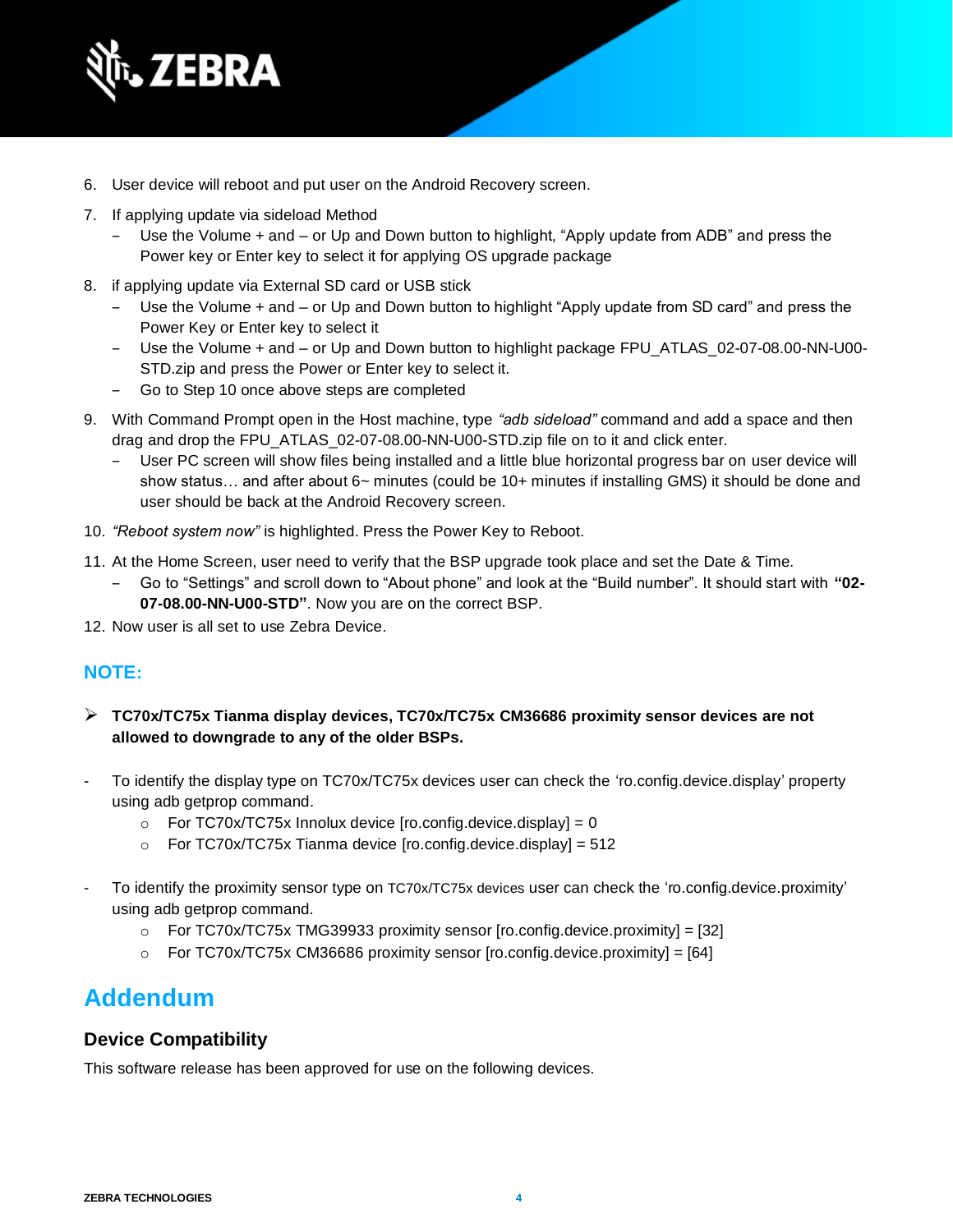

| TC51               |                         |  |
|--------------------|-------------------------|--|
| Device Part Number | <b>Operating System</b> |  |
| TC510K-1PAZU2P-US  | Android N               |  |
| TC510K-1PAZU2P-A6  | Android N               |  |
| TC510K-1PAZU4P-US  | Android N               |  |
| TC510K-1PAZU4P-A6  | Android N               |  |
| TC510K-1HDZU2P-US  | Android N               |  |
| TC510K-1HDZU4P-US  | Android N               |  |
| TC510K-1HDZU2P-A6  | Android N               |  |
| TC510K-1HDZU4P-A6  | Android N               |  |
| TC510K-1PAZU2P-IA  | Android N               |  |

| <b>TC56</b>                        |                         |  |
|------------------------------------|-------------------------|--|
| <b>Device Part Number</b>          | <b>Operating System</b> |  |
| TC56DJ-1PAZU2P-A6                  | Android N               |  |
| TC56DJ-1PAZU4P-A6                  | Android N               |  |
| TC56CJ-1PAZU2P-A6                  | Android N               |  |
| TC56CJ-1PAZU4P-A6                  | Android N               |  |
| TC56DJ-1PAZU2P-IA                  | Android N               |  |
| TC56DJ-1PAZU4P-IA                  | Android N               |  |
| TC56DJ-1PAZU4P-ID                  | Android N               |  |
| TC56DJ-1PAZU2P-ID                  | Android N               |  |
| TC56DJ-1PAZU2P-TN                  | Android N               |  |
| TC56DJ-1PAZU4P-TN                  | Android N               |  |
| TC56DJ-1PAZU4P-BR                  | Android N               |  |
| TC56DJ-1PAZU2P-BR                  | Android N               |  |
| TC56CJ-1PAZU2P-US                  | Android N               |  |
| TC56CJ-1PAZU4P-US                  | Android N               |  |
| <b>FIPS SKUS (TC51 &amp; TC56)</b> |                         |  |
| <b>Device Part Number</b>          | <b>Operating System</b> |  |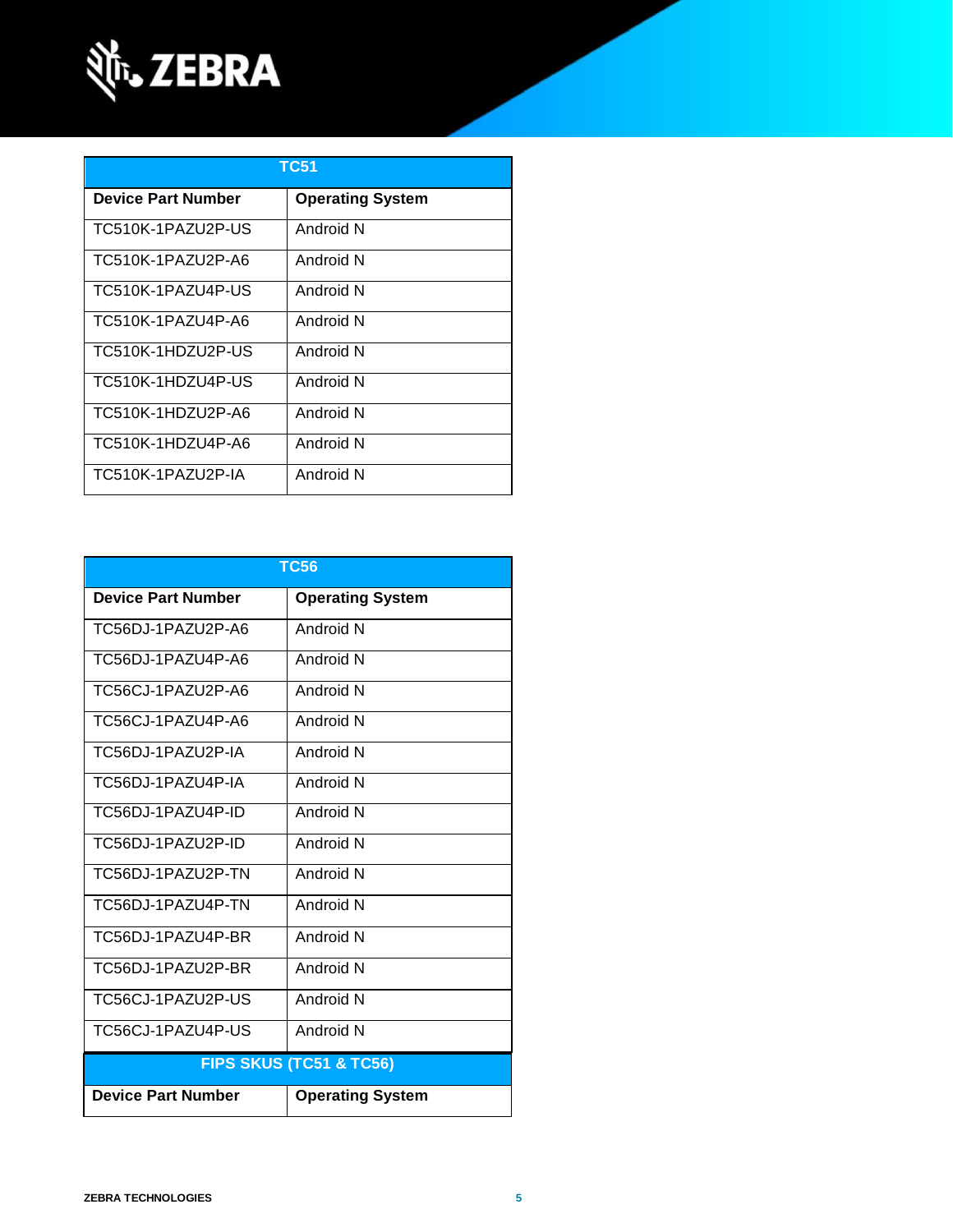

| TC510K-1PAZU4P-FT | Android N |
|-------------------|-----------|
| TC510K-1HDZU4P-FT | Android N |
| TC56CJ-1PAZU4P-FT | Android N |

| <b>TC75x</b>              |                         |  |
|---------------------------|-------------------------|--|
| <b>Device Part Number</b> | <b>Operating System</b> |  |
| TC75FK-2MB22AD-A6         | Android N               |  |
| TC75FK-2MB24AD-A6         | Android N               |  |
| TC75FK-2MB22AD-IA         | Android N               |  |
| TC75FK-2MB22AD-ID         | Android N               |  |
| TC75FK-2MB22AD-TN         | Android N               |  |
| TC75FK-2MF22AD-A6         | Android N               |  |
| TC75FK-2MB22AD-TW         | Android N               |  |
| TC75FK-2MB22AD-BR         | Android N               |  |
| TC75GK-2MB22AD-A6         | Android N               |  |
| TC75GK-2MB24AD-A6         | Android N               |  |
| TC75GK-2MF22AD-A6         | Android N               |  |
| TC75EK-2MB22AB-US         | Android N               |  |
| TC75EK-2MF22AB-US         | Android N               |  |
| TC75EK-2MB22AF-US         | Android N               |  |
| TC75EK-2MB24AB-US         | Android N               |  |

| TC70x                     |                         |  |
|---------------------------|-------------------------|--|
| <b>Device Part Number</b> | <b>Operating System</b> |  |
| TC700K-0MB22B0-A6         | Android N               |  |
| TC700K-0MB24B0-A6         | Android N               |  |
| TC700K-0MB22B0-US         | Android N               |  |
| TC700K-0MB24B0-US         | Android N               |  |
| TC700K-0MB22B0-IA         | Android N               |  |

### **FIPS SKUS (TC70x & TC75x)**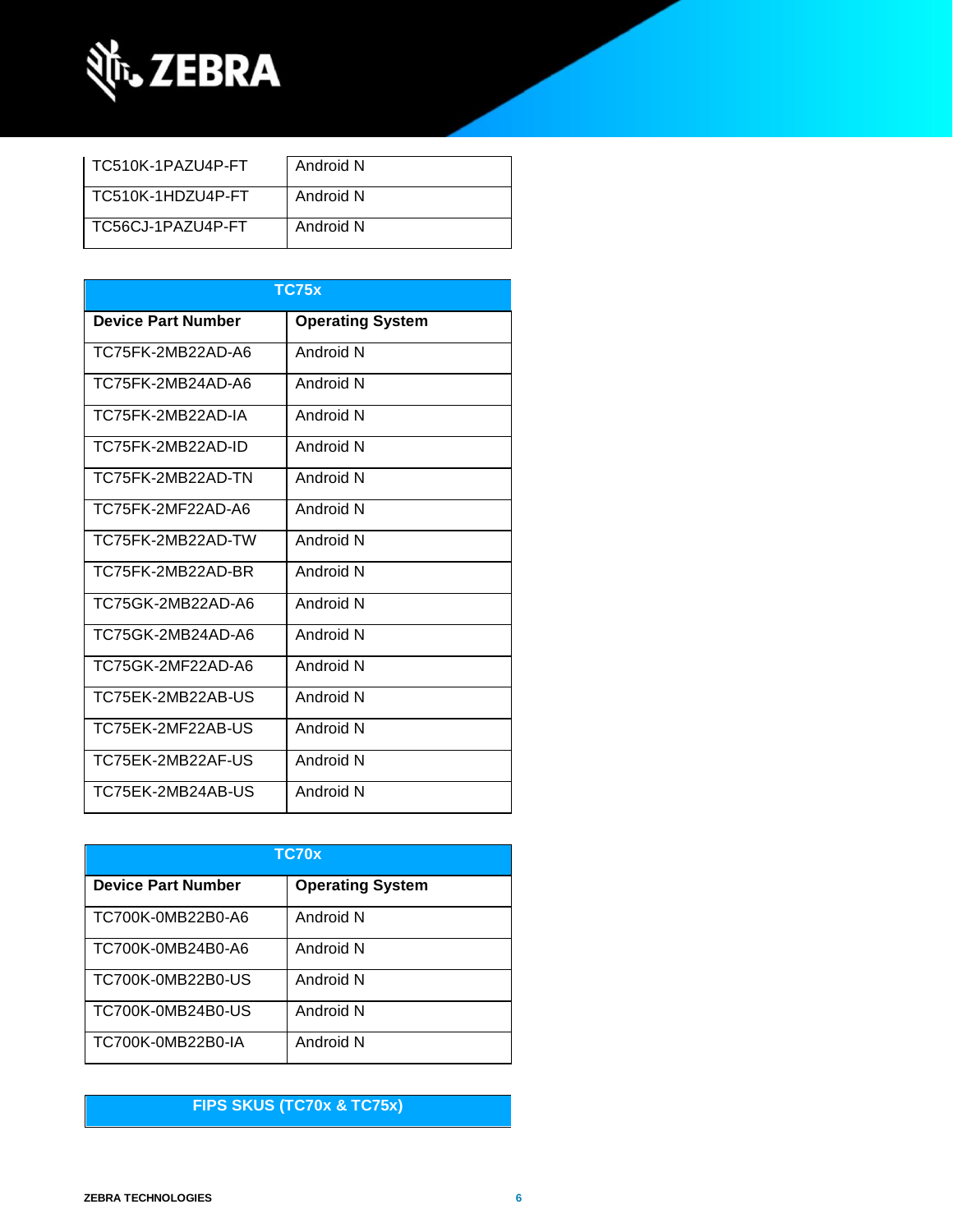

| <b>Device Part Number</b> | <b>Operating System</b> |
|---------------------------|-------------------------|
| TC700K-0MB24B0-FT         | Android N               |
| TC75EK-2MB24AB-FT         | Android N               |

| <b>VC80x USA</b>               |                     |                         |
|--------------------------------|---------------------|-------------------------|
|                                | Device Part Number  | <b>Operating System</b> |
| <b>Warehouse AOSP</b>          | lVC80X-10SSRAAABA-U | Android N               |
| <b>Freezer AOSP</b>            | VC80X-10FSRAAABA-U  | Android N               |
| <b>Outdoor AOSP</b>            | IVC80X-10SORAAABA-U | Android N               |
|                                |                     |                         |
| <b>VC80x Rest of the World</b> |                     |                         |
| <b>Warehouse AOSP</b>          | VC80X-10SSRAAABA-I  | Android N               |
| <b>Freezer AOSP</b>            | VC80X-10FSRAAABA-I  | Android N               |
| <b>Outdoor AOSP</b>            | VC80X-10SORAAABA-I  | Android N               |

| <b>MC33</b>               |                         |                           | <b>MC33</b>             |  |  |
|---------------------------|-------------------------|---------------------------|-------------------------|--|--|
| <b>Device Part Number</b> | <b>Operating System</b> | <b>Device Part number</b> | <b>Operating System</b> |  |  |
| MC330K-GE3HA3NA           | Android N               | MC330M-RL4SG2RW           | Android N               |  |  |
| MC330K-GE3HA3RW           | Android N               | MC330M-SI2HA2RW           | Android N               |  |  |
| MC330K-GE4HA3NA           | Android N               | MC330M-SI30A2RW           | Android N               |  |  |
| MC330K-GE4HA3RW           | Android N               | MC330M-SI3HA2NA           | Android N               |  |  |
| MC330K-GE4HA4NA           | Android N               | MC330M-SI3HA2RW           | Android N               |  |  |
| MC330K-GE4HA4RW           | Android N               | MC330M-SI40A2NA           | Android N               |  |  |
| MC330K-GI3HA3NA           | Android N               | MC330M-SI4HA2NA           | Android N               |  |  |
| MC330K-GI3HA3RW           | Android N               | MC330M-SI4HA2RW           | Android N               |  |  |
| MC330K-GI3HA4RW           | Android N               | MC330M-SI4HG2NA           | Android N               |  |  |
| MC330K-GI4HA3NA           | Android N               | MC330M-SL2HA2RW           | Android N               |  |  |
| MC330K-GI4HA3RW           | Android N               | MC330M-SL2HG2RW           | Android N               |  |  |
| MC330K-GI4HA4NA           | Android N               | MC330M-SL3HA2NA           | Android N               |  |  |
| MC330K-GI4HA4RW           | Android N               | MC330M-SL3HA2RW           | Android N               |  |  |
| MC330K-GI4HG3NA           | Android N               | MC330M-SL4HA2NA           | Android N               |  |  |
| MC330K-GI4HG3RW           | Android N               | MC330M-SN3HA2RW           | Android N               |  |  |
| MC330K-GI4HG4NA           | Android N               | MC330M-SN4HA2NA           | Android N               |  |  |
| MC330K-GI4HG4RW           | Android N               | MC330M-RL2SG2US           | Android N               |  |  |

| <b>MC33</b>               |                         |  |  |
|---------------------------|-------------------------|--|--|
|                           |                         |  |  |
| <b>Device Part number</b> | <b>Operating System</b> |  |  |
| MC330M-RL4SG2RW           | Android N               |  |  |
| MC330M-SI2HA2RW           | Android N               |  |  |
| MC330M-SI30A2RW           | Android N               |  |  |
| MC330M-SI3HA2NA           | <b>Android N</b>        |  |  |
| MC330M-SI3HA2RW           | Android N               |  |  |
| MC330M-SI40A2NA           | Android N               |  |  |
| MC330M-SI4HA2NA           | Android N               |  |  |
| MC330M-SI4HA2RW           | Android N               |  |  |
| MC330M-SI4HG2NA           | Android N               |  |  |
| MC330M-SL2HA2RW           | Android N               |  |  |
| MC330M-SL2HG2RW           | Android N               |  |  |
| MC330M-SL3HA2NA           | Android N               |  |  |
| MC330M-SL3HA2RW           | Android N               |  |  |
| MC330M-SL4HA2NA           | Android N               |  |  |
| MC330M-SN3HA2RW           | Android N               |  |  |
| MC330M-SN4HA2NA           | Android N               |  |  |
| MC330M-RL2SG2US           | <b>Android N</b>        |  |  |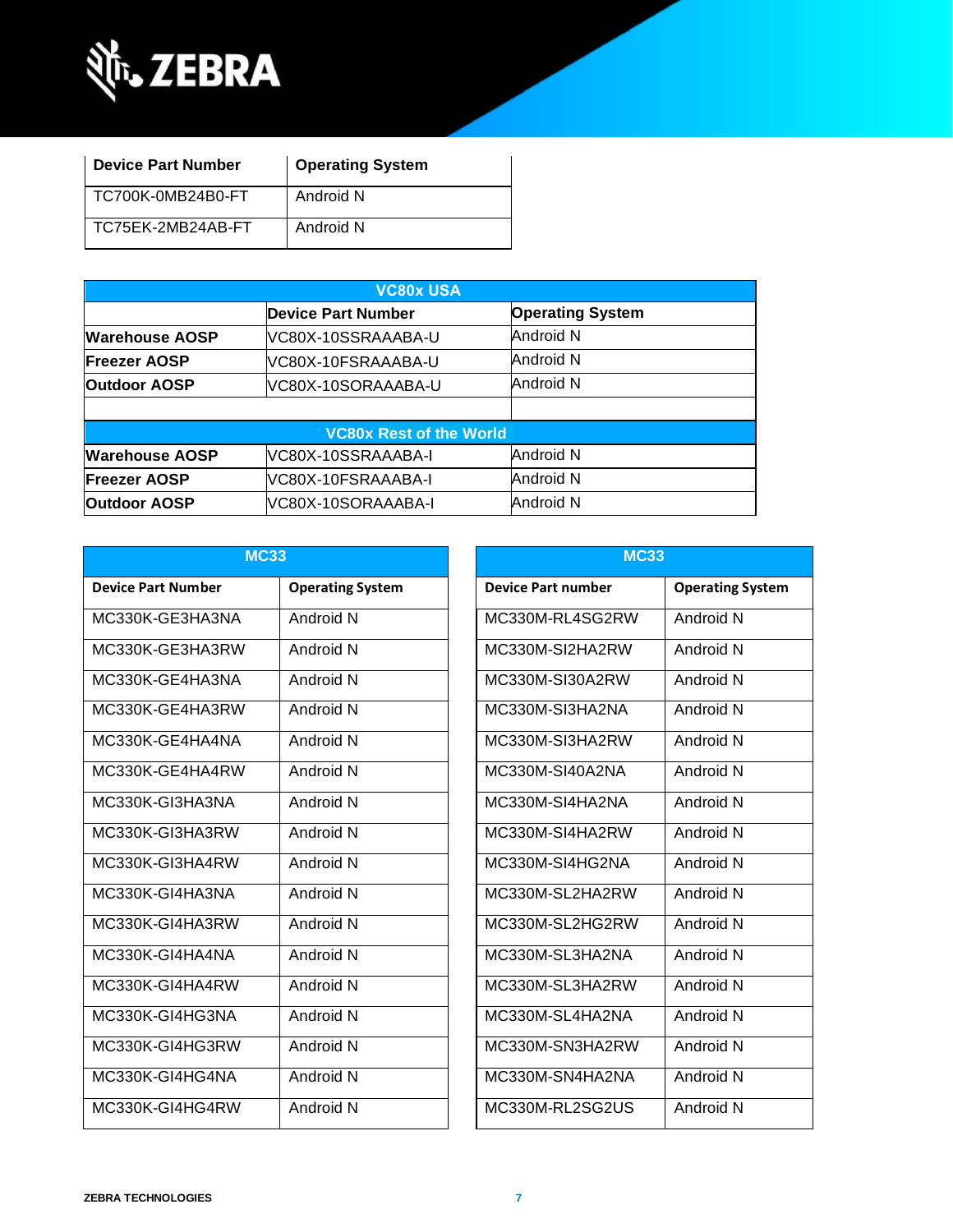

| MC330K-GL2HA3RW | Android N | MC330M-SL4HG2US | Android N |
|-----------------|-----------|-----------------|-----------|
| MC330K-GL3HA3RW | Android N | MC330M-SL3HG2US | Android N |
|                 |           |                 |           |
| MC330K-GL3HA4RW | Android N | MC330M-RL4SG2US | Android N |
| MC330K-GL4HA3NA | Android N | MC330M-RL3HG2US | Android N |
| MC330K-GL4HA3RW | Android N | MC330M-SN4HG2US | Android N |
| MC330K-GL4HA4NA | Android N | MC330M-SI3HG2US | Android N |
| MC330K-GL4HA4RW | Android N | MC330M-GL4HG2US | Android N |
| MC330K-GL4HG3RW | Android N | MC330M-GL3HG2US | Android N |
| MC330K-RC3HA4NA | Android N | MC330M-GL2HG2US | Android N |
| MC330K-RC3HA4RW | Android N | MC330M-GI3HG2US | Android N |
| MC330K-RC3HG4RW | Android N | MC330M-GI2HG2US | Android N |
| MC330K-RC4HA4NA | Android N | MC330K-SN4HG3US | Android N |
| MC330K-RC4HA4RW | Android N | MC330K-SI3HG3US | Android N |
| MC330K-RL3HA3RW | Android N | MC330K-GL4HG3US | Android N |
| MC330K-RL3HG3RW | Android N | MC330K-RC4HG4US | Android N |
| MC330K-RL3SG3RW | Android N | MC330K-RC3HG4US | Android N |
| MC330K-RL4HA3NA | Android N | MC330K-GL4HG4US | Android N |
| MC330K-RL4HA3RW | Android N | MC330K-GI3HG3US | Android N |
| MC330K-RL4HG3NA | Android N | MC330K-SP4HG4US | Android N |
| MC330K-SB3HA4NA | Android N | MC330K-SP3HG4US | Android N |
| MC330K-SB3HA4RW | Android N | MC330K-SB3HG4US | Android N |
| MC330K-SB3HG4RW | Android N | MC330K-SE4HG3US | Android N |
| MC330K-SB4HA4NA | Android N | MC330K-SE3HG3US | Android N |
| MC330K-SB4HA4RW | Android N | MC330K-SE2HG3US | Android N |
| MC330K-SB4HG4NA | Android N | MC330K-GE4HG3US | Android N |
| MC330K-SE2HA3RW | Android N | MC330K-GE3HG3US | Android N |
| MC330K-SE3HA3NA | Android N | MC330K-GE2HG3US | Android N |
| MC330K-SE3HA3RW | Android N | MC330K-SG4HG4US | Android N |
| MC330K-SE4HA3NA | Android N | MC330K-SG3HG4US | Android N |
| MC330K-SE4HA3RW | Android N | MC330K-SG2HG4US | Android N |
| MC330K-SG3HA4NA | Android N | MC330K-GE4HG4US | Android N |
| MC330K-SG3HA4RW | Android N | MC330K-GE2HG4US | Android N |

| MC330M-SL4HG2US | Android N        |
|-----------------|------------------|
| MC330M-SL3HG2US | Android N        |
| MC330M-RL4SG2US | Android N        |
| MC330M-RL3HG2US | <b>Android N</b> |
| MC330M-SN4HG2US | Android N        |
| MC330M-SI3HG2US | Android N        |
| MC330M-GL4HG2US | Android N        |
| MC330M-GL3HG2US | Android N        |
| MC330M-GL2HG2US | Android N        |
| MC330M-GI3HG2US | <b>Android N</b> |
| MC330M-GI2HG2US | Android N        |
| MC330K-SN4HG3US | Android N        |
| MC330K-SI3HG3US | Android N        |
| MC330K-GL4HG3US | Android N        |
| MC330K-RC4HG4US | Android N        |
| MC330K-RC3HG4US | Android N        |
| MC330K-GL4HG4US | Android N        |
| MC330K-GI3HG3US | Android N        |
| MC330K-SP4HG4US | <b>Android N</b> |
| MC330K-SP3HG4US | Android N        |
| MC330K-SB3HG4US | Android N        |
| MC330K-SE4HG3US | Android N        |
| MC330K-SE3HG3US | Android N        |
| MC330K-SE2HG3US | Android N        |
| MC330K-GE4HG3US | Android N        |
| MC330K-GE3HG3US | Android N        |
| MC330K-GE2HG3US | Android N        |
| MC330K-SG4HG4US | Android N        |
| MC330K-SG3HG4US | Android N        |
| MC330K-SG2HG4US | Android N        |
| MC330K-GE4HG4US | Android N        |
| MC330K-GE2HG4US | Android N        |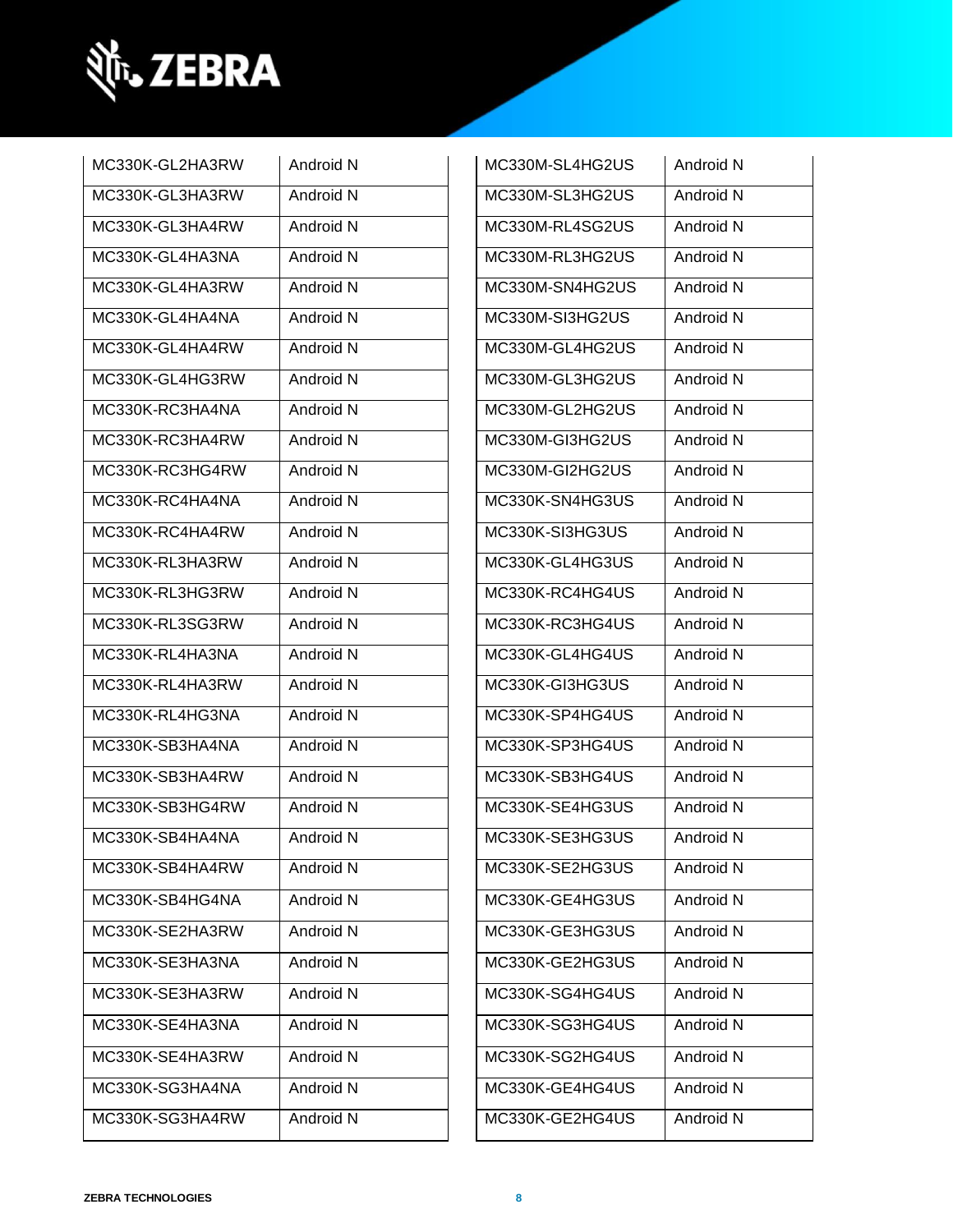

| MC330K-SG4HA4NA | Android N            | MC330K-GI3HG3US01 | Android N |
|-----------------|----------------------|-------------------|-----------|
| MC330K-SI2HA3RW | Android N            | MC330M-SN3HG2RW   | Android N |
| MC330K-SI3HA3NA | Android <sub>N</sub> | MC330M-SL3HG2RW   | Android N |
| MC330K-SI3HA3RW | Android N            | MC330M-SI4HG2RW   | Android N |
| MC330K-SI3HG3RW | Android N            | MC330M-SI3HG2RW   | Android N |
| MC330K-SI4HA3NA | Android N            | MC330M-SI2HG2RW   | Android N |
| MC330K-SI4HA3RW | Android N            | MC330M-RL3HG2RW   | Android N |
| MC330K-SI4HG3NA | Android N            | MC330M-RL2SG2RW   | Android N |
| MC330K-SL2HA3RW | Android N            | MC330M-GL4HG2RW   | Android N |
| MC330K-SL4HA3RW | Android N            | MC330M-GL2HG2RW   | Android N |
| MC330K-SN3HA3RW | Android N            | MC330M-GI4HG2RW   | Android N |
| MC330K-SN4HA3NA | Android N            | MC330M-GI4HG2IN   | Android N |
| MC330K-SN4HA3RW | Android N            | MC330M-GI3HG2IN   | Android N |
| MC330K-SP3HA4NA | Android N            | MC330M-GI2HG2RW   | Android N |
| MC330K-SP3HA4RW | Android N            | MC330K-SP4HG4RW   | Android N |
| MC330K-SP4HA4NA | Android N            | MC330K-SP3HG4RW   | Android N |
| MC330K-SP4HA4RW | Android N            | MC330K-SN4HG3RW   | Android N |
| MC330M-GI2HA2NA | Android N            | MC330K-SN3HG3RW   | Android N |
| MC330M-GI2HA2RW | Android N            | MC330K-SL4HG3RW   | Android N |
| MC330M-GI30A2RW | Android N            | MC330K-SL2HG3RW   | Android N |
| MC330M-GI3HA2IN | Android N            | MC330K-SI4HG3RW   | Android N |
| MC330M-GI3HA2NA | Android N            | MC330K-SI2HG3RW   | Android N |
| MC330M-GI3HA2RW | Android N            | MC330K-SG3HG4RW   | Android N |
| MC330M-GI3HG2RW | Android N            | MC330K-SG2HG4RW   | Android N |
| MC330M-GI40A2NA | Android N            | MC330K-SE4HG3RW   | Android N |
| MC330M-GI4HA2IN | Android N            | MC330K-SE3HG3RW   | Android N |
| MC330M-GI4HA2NA | Android N            | MC330K-SE2HG3RW   | Android N |
| MC330M-GI4HA2RW | Android N            | MC330K-SB4HG4RW   | Android N |
| MC330M-GI4HG2NA | Android N            | MC330K-RL4HG3RW   | Android N |
| MC330M-GL2HA2NA | Android N            | MC330K-RC4HG4RW   | Android N |
| MC330M-GL2HA2RW | Android N            | MC330K-GL4HG3RW   | Android N |
|                 |                      |                   |           |

| MC330K-GI3HG3US01 | Android N |
|-------------------|-----------|
| MC330M-SN3HG2RW   | Android N |
| MC330M-SL3HG2RW   | Android N |
| MC330M-SI4HG2RW   | Android N |
| MC330M-SI3HG2RW   | Android N |
| MC330M-SI2HG2RW   | Android N |
| MC330M-RL3HG2RW   | Android N |
| MC330M-RL2SG2RW   | Android N |
| MC330M-GL4HG2RW   | Android N |
| MC330M-GL2HG2RW   | Android N |
| MC330M-GI4HG2RW   | Android N |
| MC330M-GI4HG2IN   | Android N |
| MC330M-GI3HG2IN   | Android N |
| MC330M-GI2HG2RW   | Android N |
| MC330K-SP4HG4RW   | Android N |
| MC330K-SP3HG4RW   | Android N |
| MC330K-SN4HG3RW   | Android N |
| MC330K-SN3HG3RW   | Android N |
| MC330K-SL4HG3RW   | Android N |
| MC330K-SL2HG3RW   | Android N |
| MC330K-SI4HG3RW   | Android N |
| MC330K-SI2HG3RW   | Android N |
| MC330K-SG3HG4RW   | Android N |
| MC330K-SG2HG4RW   | Android N |
| MC330K-SE4HG3RW   | Android N |
| MC330K-SE3HG3RW   | Android N |
| MC330K-SE2HG3RW   | Android N |
| MC330K-SB4HG4RW   | Android N |
| MC330K-RL4HG3RW   | Android N |
| MC330K-RC4HG4RW   | Android N |
| MC330K-GL4HG3RW   | Android N |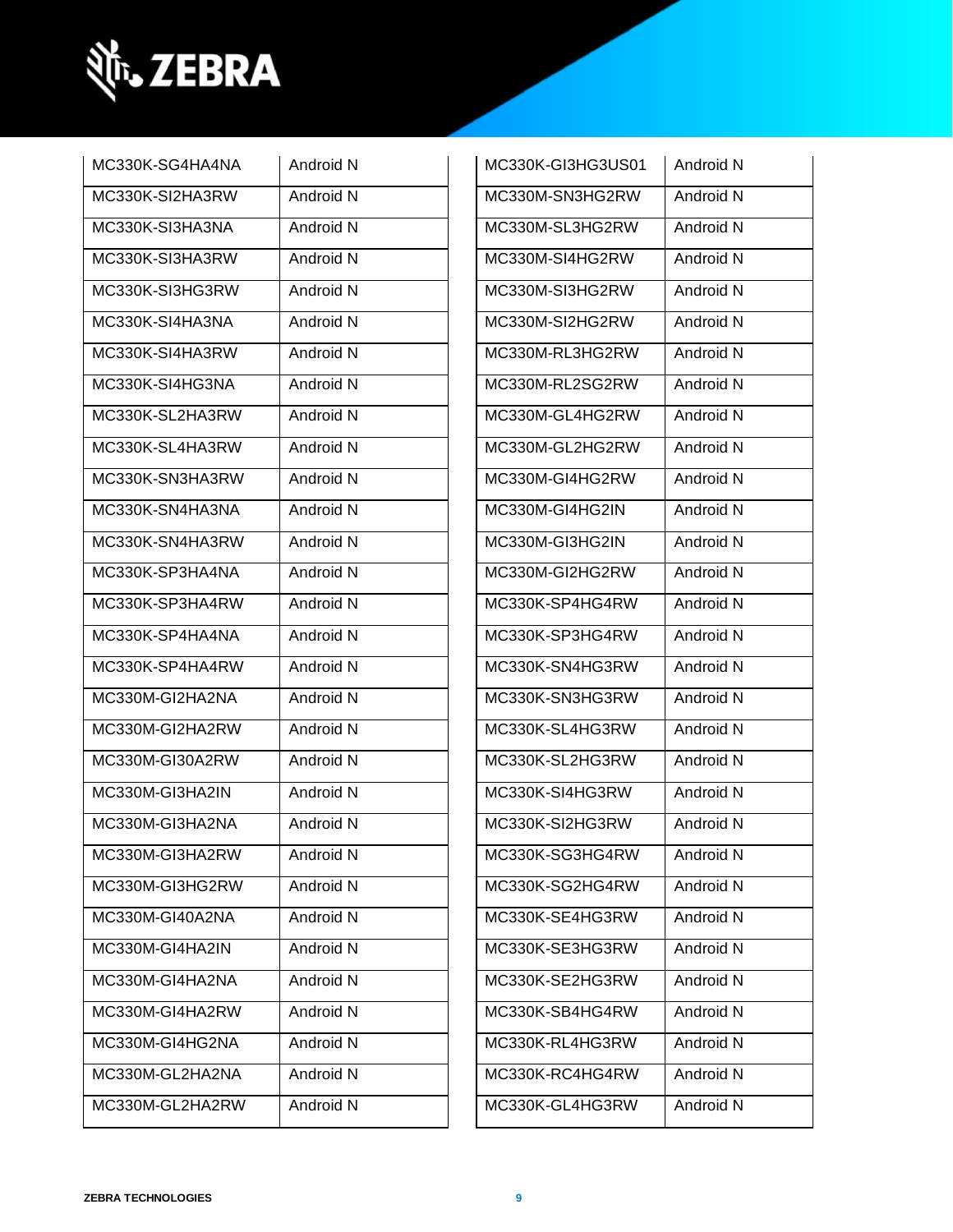

| MC330M-GL3HA2NA | Android N | MC330K-GL3HG4RW   | Android N |
|-----------------|-----------|-------------------|-----------|
| MC330M-GL3HA2RW | Android N | MC330K-GL3HG3RW   | Android N |
| MC330M-GL3HG2RW | Android N | MC330K-GL2HG3RW   | Android N |
| MC330M-GL40A2NA | Android N | MC330K-GI3HG4RW   | Android N |
| MC330M-GL40A2RW | Android N | MC330K-GI3HG3RW   | Android N |
| MC330M-GL4HA2NA | Android N | MC330K-GE4HG4RW   | Android N |
| MC330M-GL4HA2RW | Android N | MC330K-GE4HG3RW   | Android N |
| MC330M-RL2SA2NA | Android N | MC330K-GE3HG3RW   | Android N |
| MC330M-RL2SA2RW | Android N | MC330K-GE2HG4RW   | Android N |
| MC330M-RL3HA2NA | Android N | MC330K-GE2HG3RW   | Android N |
| MC330M-RL3HA2RW | Android N | MC330K-GI3HG3RW01 | Android N |
| MC330M-RL3SA2NA | Android N | MC330K-GE2HA3US   | Android N |
| MC330M-RL3SA2RW | Android N | MC330K-GE2HA4US   | Android N |
| MC330M-RL3SG2NA | Android N | MC330K-SE2HA3US   | Android N |
| MC330M-RL3SG2RW | Android N | MC330K-SG2HA4US   | Android N |
| MC330M-RL40A2NA | Android N | MC330K-GE2HA3RW   | Android N |
| MC330M-RL4SA2NA | Android N | MC330K-GE2HA4RW   | Android N |
| MC330M-RL4SA2RW | Android N | MC330K-SG2HA4RW   | Android N |

| MC330K-GL3HG4RW   | Android N        |
|-------------------|------------------|
| MC330K-GL3HG3RW   | Android N        |
| MC330K-GL2HG3RW   | Android N        |
| MC330K-GI3HG4RW   | Android N        |
| MC330K-GI3HG3RW   | Android N        |
| MC330K-GE4HG4RW   | Android N        |
| MC330K-GE4HG3RW   | Android N        |
| MC330K-GE3HG3RW   | Android N        |
| MC330K-GE2HG4RW   | Android N        |
| MC330K-GE2HG3RW   | Android N        |
| MC330K-GI3HG3RW01 | Android N        |
| MC330K-GE2HA3US   | Android N        |
| MC330K-GE2HA4US   | Android N        |
| MC330K-SE2HA3US   | <b>Android N</b> |
| MC330K-SG2HA4US   | Android N        |
| MC330K-GE2HA3RW   | Android N        |
| MC330K-GE2HA4RW   | Android N        |
| MC330K-SG2HA4RW   | Android N        |

| <b>MC3300R</b>            |                         | <b>MC3300R</b>            |                         |
|---------------------------|-------------------------|---------------------------|-------------------------|
| <b>Device Part Number</b> | <b>Operating System</b> | <b>Device Part Number</b> | <b>Operating System</b> |
| MC333R-GI2HG4US           | Android N               | MC333R-GI3HG4US           | Android N               |
| MC339R-GE2HG4US           | Android N               | MC339R-GE3HG4US           | Android N               |
| MC339R-GF2HG4US           | Android N               | MC339R-GF3HG4US           | Android N               |
| MC333R-GI2HG4EU           | Android N               | MC333R-GI3HG4EU           | Android N               |
| MC339R-GE2HG4EU           | Android N               | MC339R-GE3HG4EU           | Android N               |
| MC339R-GF2HG4EU           | Android N               | MC339R-GF3HG4EU           | Android N               |
| MC333R-GI2HG4IN           | Android N               | MC333R-GI4HG4US           | Android N               |
| MC339R-GF2HG4IN           | Android N               | MC339R-GE4HG4US           | Android N               |
| MC333R-GI2HG4JP           | Android N               | MC339R-GF4HG4US           | Android N               |
| MC333R-GI2HG4WR           | Android N               | MC333R-GI4HG4EU           | Android N               |

| <b>MC3300R</b>            |                         |  |
|---------------------------|-------------------------|--|
| <b>Device Part Number</b> | <b>Operating System</b> |  |
| MC333R-GI3HG4US           | Android N               |  |
| MC339R-GE3HG4US           | Android N               |  |
| MC339R-GF3HG4US           | Android N               |  |
| MC333R-GI3HG4EU           | Android N               |  |
| MC339R-GE3HG4EU           | Android N               |  |
| MC339R-GF3HG4EU           | Android N               |  |
| MC333R-GI4HG4US           | Android N               |  |
| MC339R-GE4HG4US           | Android N               |  |
| MC339R-GF4HG4US           | Android N               |  |
| MC333R-GI4HG4EU           | Android N               |  |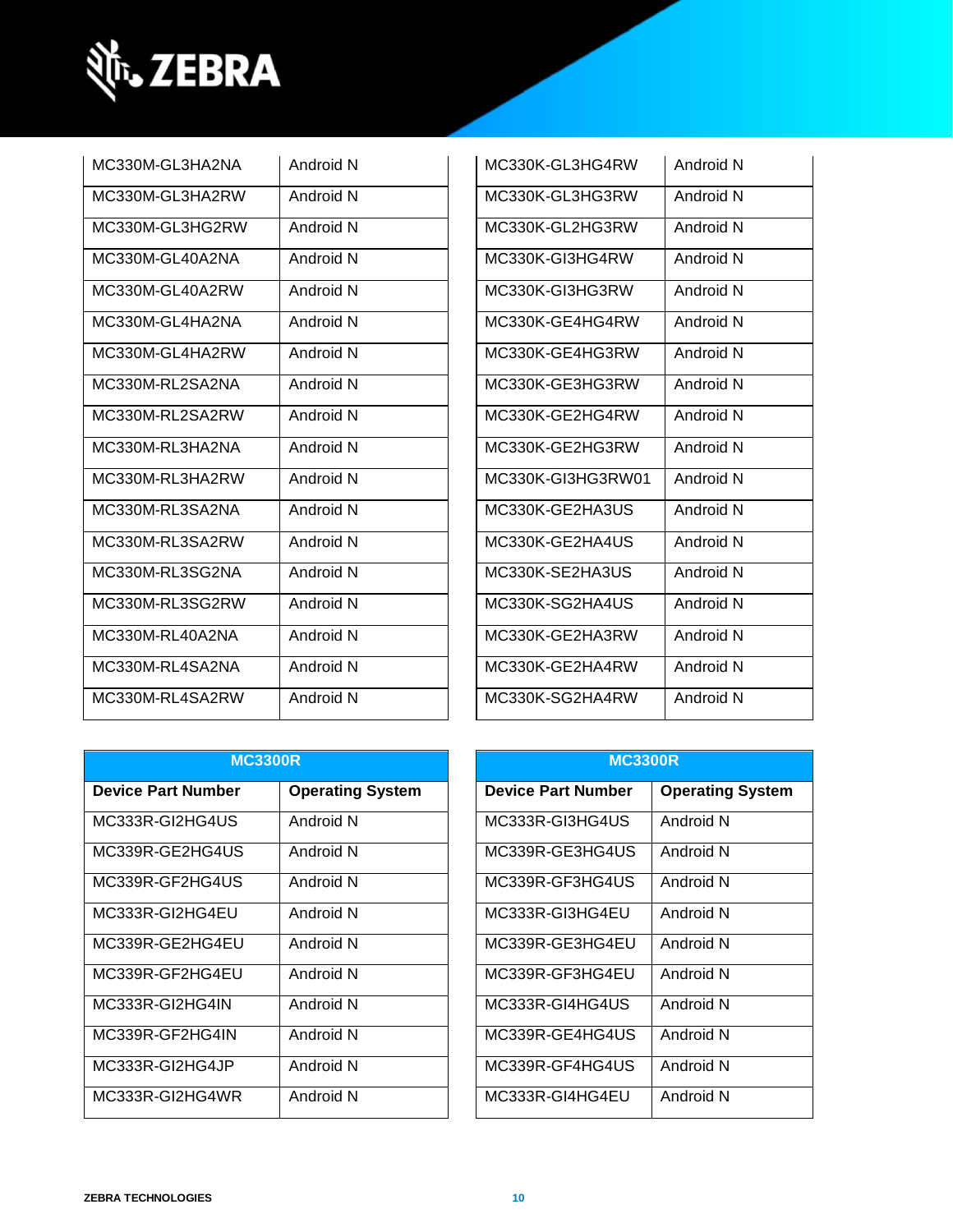

| MC339R-GE2HG4WR | Android N | MC339R-GE4HG4EU | Android N |
|-----------------|-----------|-----------------|-----------|
| MC339R-GF2HG4WR | Android N | MC339R-GF4HG4EU | Android N |
| MC333R-GI4HG4WR | Android N | MC339R-GF4HG4WR | Android N |
| MC333R-GI4HG4JP | Android N | MC339R-GF4HG4IN | Android N |
| MC333R-GI4HG4IN | Android N | MC339R-GE4HG4WR | Android N |

| MC339R-GE4HG4EU | Android N |
|-----------------|-----------|
| MC339R-GF4HG4EU | Android N |
| MC339R-GF4HG4WR | Android N |
| MC339R-GF4HG4IN | Android N |
| MC339R-GE4HG4WR | Android N |

### **Component Versions**

| <b>Component / Description</b> | <b>Version</b>                      |
|--------------------------------|-------------------------------------|
| <b>Product Build Number</b>    | 02-07-08.00-NN-U00-STD              |
| <b>Android Version</b>         | 7.1.2                               |
| <b>Linux Kernel</b>            | 3.10.84                             |
| <b>Android SDK Level</b>       | 25                                  |
| <b>Platform</b>                | QC8956                              |
| <b>Bluetooth Stack</b>         | 1.1                                 |
| <b>Flash Size</b>              | 32GB                                |
| <b>RAM Size</b>                | 4GB                                 |
| <b>Scanning Framework</b>      | 19.63.37.0                          |
| <b>SimulScan Demo App</b>      | 3.0.2                               |
| <b>SimulScan Engine</b>        | 2.0.3                               |
| <b>DataWedge</b>               | 7.3.34                              |
| <b>EMDK</b>                    | 7.3.23.2323                         |
| <b>MXMF/OSX</b>                | MXMF: 9.0.12.0 / OSX: QCT.71.7.12.3 |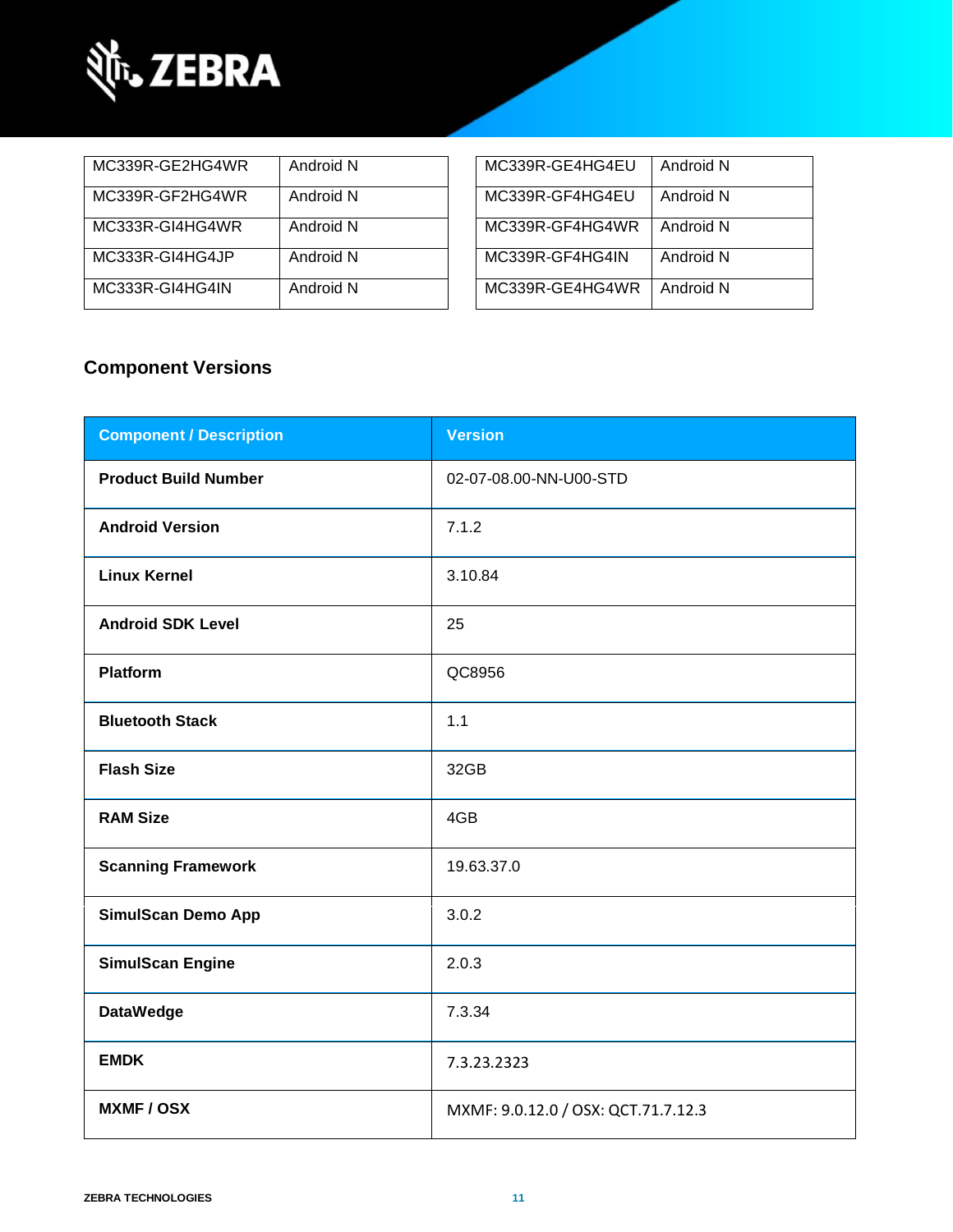

| <b>WiFi</b>                      | FUSION_BA_2_10.0.4.031_N                                      |
|----------------------------------|---------------------------------------------------------------|
|                                  | Radio: BA_2_10.0.4.026_N                                      |
|                                  | Application: BA_2_10.0.1.013_N                                |
|                                  | Middleware: BA_2_10.0.1.017_N                                 |
|                                  | Firmware: 7.35.205.8 (r)                                      |
| <b>NFC</b>                       | NFC_NCIHALx_AR0F.4.3.0_M_OpnSrc                               |
| <b>PTT</b>                       | 3.1.35                                                        |
| <b>Touch FW</b>                  | TC70x/TC75x = 1.9-Stylus-1-0 & TC51/TC56 = 1.8-Stylus-<br>2.0 |
| <b>RxLogger</b>                  | 5.4.13.0                                                      |
| <b>Bluetooth Pairing Utility</b> | 3.11                                                          |
| <b>Zebra Data Service</b>        | 7.0.0.1005                                                    |
| <b>Files</b>                     | 7.1.2                                                         |
| <b>Stage Now</b>                 | 3.3.1.2001                                                    |
| <b>Battery Swap</b>              | 1.0                                                           |
| <b>User Guide</b>                | 1.0                                                           |
| Camera                           | 2.0.002                                                       |
| <b>MSRN</b>                      | 0.01                                                          |
| Zebra Volume Control (ZVC)       | 2.0.0.16                                                      |
| <b>Battery Manger</b>            | 1.3.8                                                         |
| <b>ActiveEdge</b>                | 2.5.16                                                        |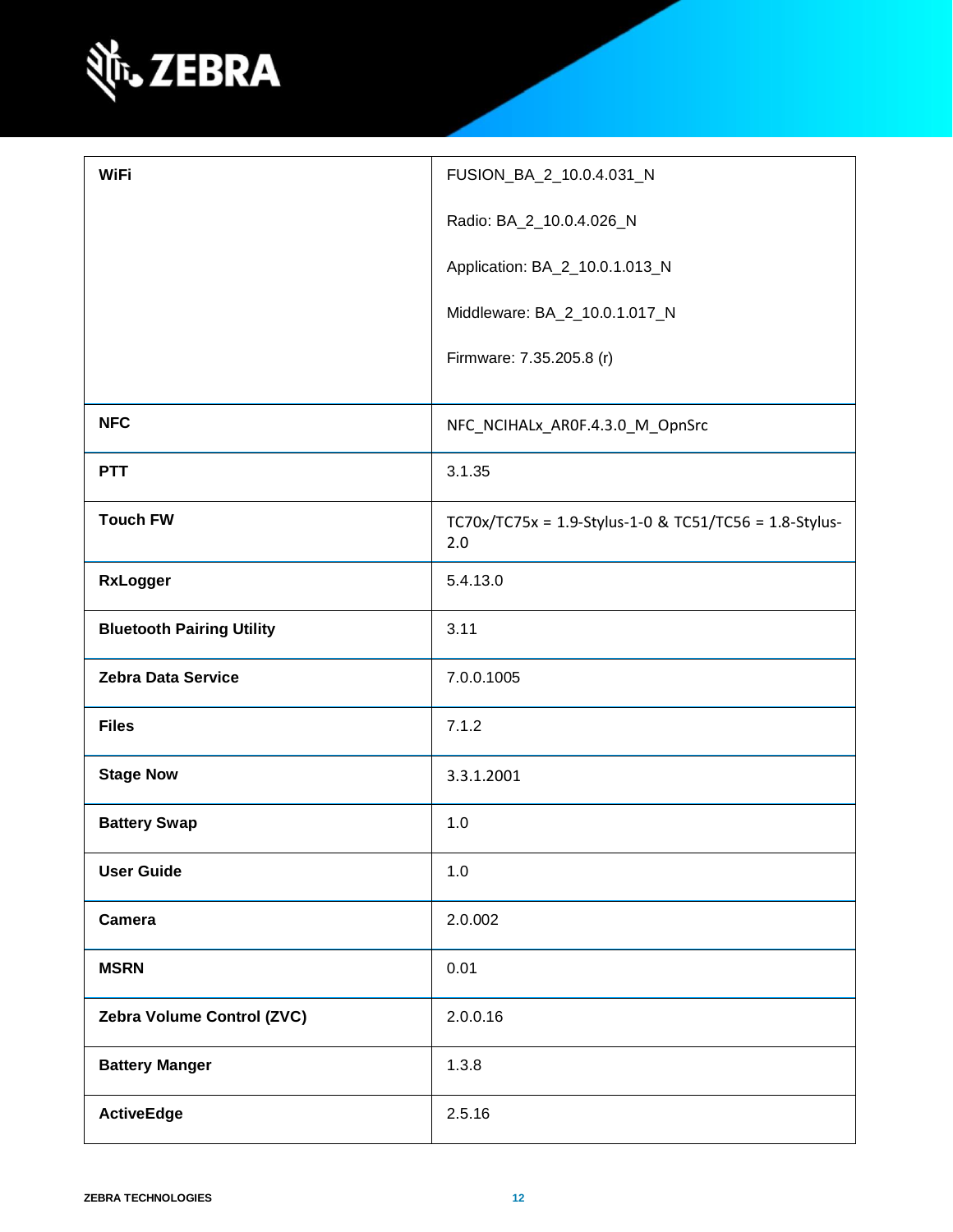

| <b>WorryFree WiFi Analyzer</b>   | 3.0.3                                 |
|----------------------------------|---------------------------------------|
| <b>Device Central</b>            | 2.1.0.17                              |
| Zebra Software License Manager   | 3.2.0                                 |
| <b>Audio</b>                     | 0.24.0.0                              |
| <b>Acoustic Profiles</b>         | TC51: General: AN2.3 Cellular: N/A    |
|                                  | TC51HC: General: AN2.3 Cellular: N/A  |
|                                  | TC70x: General: BN1.2 Cellular: N/A   |
|                                  | TC56: General: AN3.6 Cellular: AN3.6  |
|                                  | TC75x: General: BN2.3 Cellular: BN2.3 |
|                                  | VC80x: General: EO1.1 Cellular: N/A   |
|                                  | MC33x: General: DO3.1 Cellular: N/A   |
| <b>OemInfo</b>                   | 9.0.0.64                              |
| <b>Enterprise Keyboard (EKB)</b> | 2.1.1.3                               |
| <b>Diagnostic Tool</b>           | 1.17.0.9                              |
| <b>RFID Module</b>               | MC3300R: PAAEES00-001-R00             |
| <b>RFID Radio</b>                | MC3300R: 2.0.29.0                     |
| Zebra RFID Mobile (Demo App)     | MC3300R: 2.2.7.0                      |
| <b>RFID Manager Application</b>  | MC3300R: 2.0.10.1                     |
| <b>RFID System Service</b>       | MC3300R: 2.0.4.0                      |
| Webview                          | Version 73.0.3683.90                  |